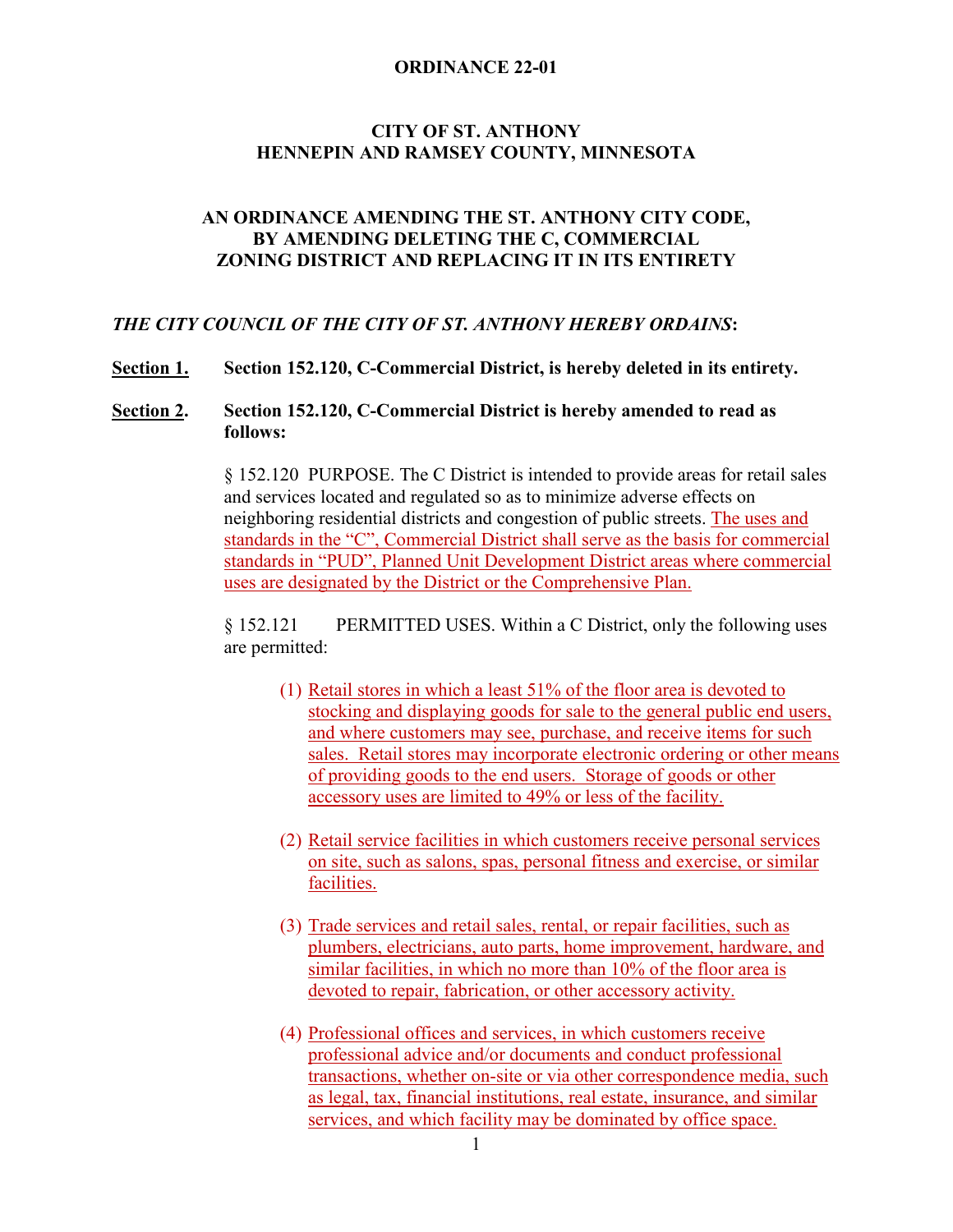- (5) Commercial offices providing space for primarily administrative business functions and related activities.
- (6) Hospitality uses, including eating and drinking establishments, hotels/motels, entertainment venues, indoor commercial recreation, and similar uses. Such uses that are on parcels where any portion is less than 250 feet from property zoned R-1 or R-2, and/or which include any drive-through ordering and pick-up lane, shall require a Conditional Use Permit in accordance with the requirements in this Chapter. Permitted restaurant uses may include drive-up pick-up parking space locations for pre-ordered goods.
- (7) Medical, dental, veterinary, and related clinics, in which customers receive such services in person, and which consist of offices, exam rooms, laboratory and similar services, and related activities.
- (8) Government administrative services, including postal facilities, municipal services, community centers, and similar uses dominated by offices, direct citizen activities or services, and retail transactions.

§ 152.122 PERMITTED CONDITIONAL USES. The following uses are permitted allowed in the C District only by conditional use permit issued by the City Council.

- (A) Sexually-oriented businesses which comply with the requirements of Chapter 110;
- (B) A use permitted under § 152.121 except for the fact that it has a drivethrough facility;
- (C) Assembly, club or lodge, in which such facilities provide space for specific purposes, and which is characterized by groups of common interest attending scheduled common activities.
- (D) Auto or other motor vehicle sales and repair which includes no storage of autos vehicles for parts, subject to and including, but not limited to, the following additional conditions:
	- 1. Outdoor storage of vehicles awaiting repair or customer pickup shall constitute no more than 30% of the property in question.
	- 2. Outdoor storage of vehicles is located no closer to the street than the rear line of the principal building.
	- 3. Outdoor storage of vehicles awaiting repair is fully screened by a completely opaque fence of 8 feet in height, with landscaping outside the screening fence.
	- 4. No outside storage of other parts, tires, or materials.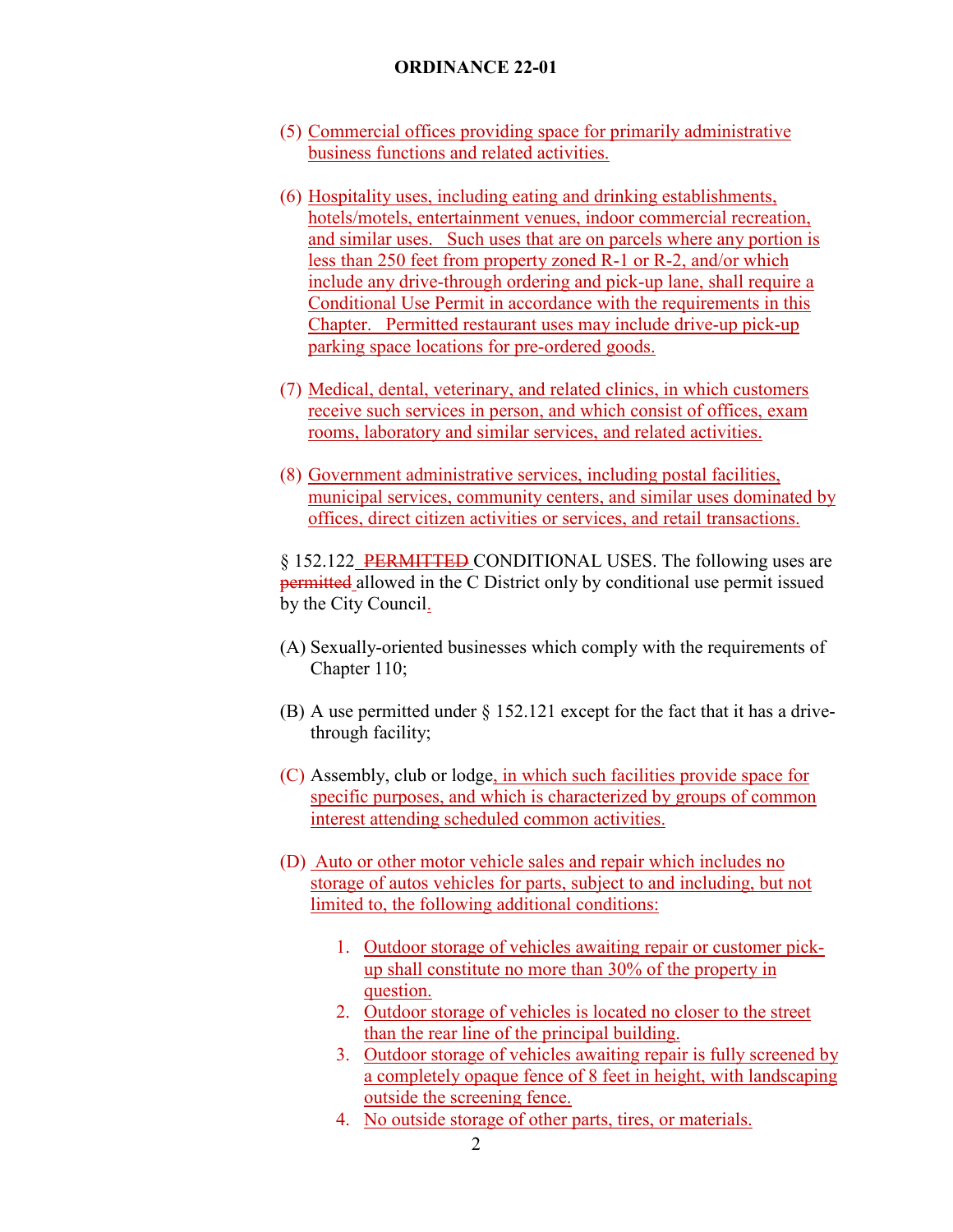- 5. Refuse and recycling containers shall be stored indoors, or within the screened enclosure with the vehicles being serviced.
- 6. No such use shall be allowed on property abutting and parcel(s) zoned R, Residential, or PUD when used for residential uses.
- (E) Motor Vehicle Sales, separate (or as a component of) repair and parts sales, provided that:
	- 1. The facility has a separate indoor space devoted to sales office.
	- 2. The vehicles for sale are fully operational, and not in need of repair for such operation, and licensed, or capable of being immediately licensed, for their intended use.
	- 3. Vehicles for sale may be displayed in the front yard of the property in a location meeting all other requirements of the City's commercial parking lot dimensions, pavement and curb materials, and setback requirements.
	- 4. Vehicles for sale may not occupy parking spaces required for compliance with the parking standards for employees or customers of the business(es) on the property.
- (F) Bus stations of the Metropolitan Transit Operations
- (G) Car washes; subject to and including, but not limited to, the following conditions:
	- 1. Any such facility is designed to adhere to all noise-related requirements of the City and State.
	- 2. Headlight glare is fully screened from view of adjoining residential property.
	- 3. The facility is designed to be fully closed whenever any mechanical activity is in operation, including both entry and exit doors.
	- 4. Vacuum mechanical equipment is housed within the primary structure, or if in individual equipment outside, is designed so as to avoid noise detection at the boundary of any adjoining residential property.
- (H) Gasoline Motor fuel station as a principal use of property; Electric Vehicle (EV) Charging stations and/or other alternative fuel dispensary may be a component of a principal use Motor Fuel station under this section. Accessory EV charging stations (but not other alternative fuels) consisting of no more than 2 such EV stations shall be exempt from the requirement for CUP, and shall be allowed as a permitted accessory uses.
- (I) Pool or billiard halls;
- (J) Restaurants, cafeterias, and delicatessens located less than 250 feet from a residential structure or district; Hospitality uses, including eating and drinking establishments, hotels/motels, entertainment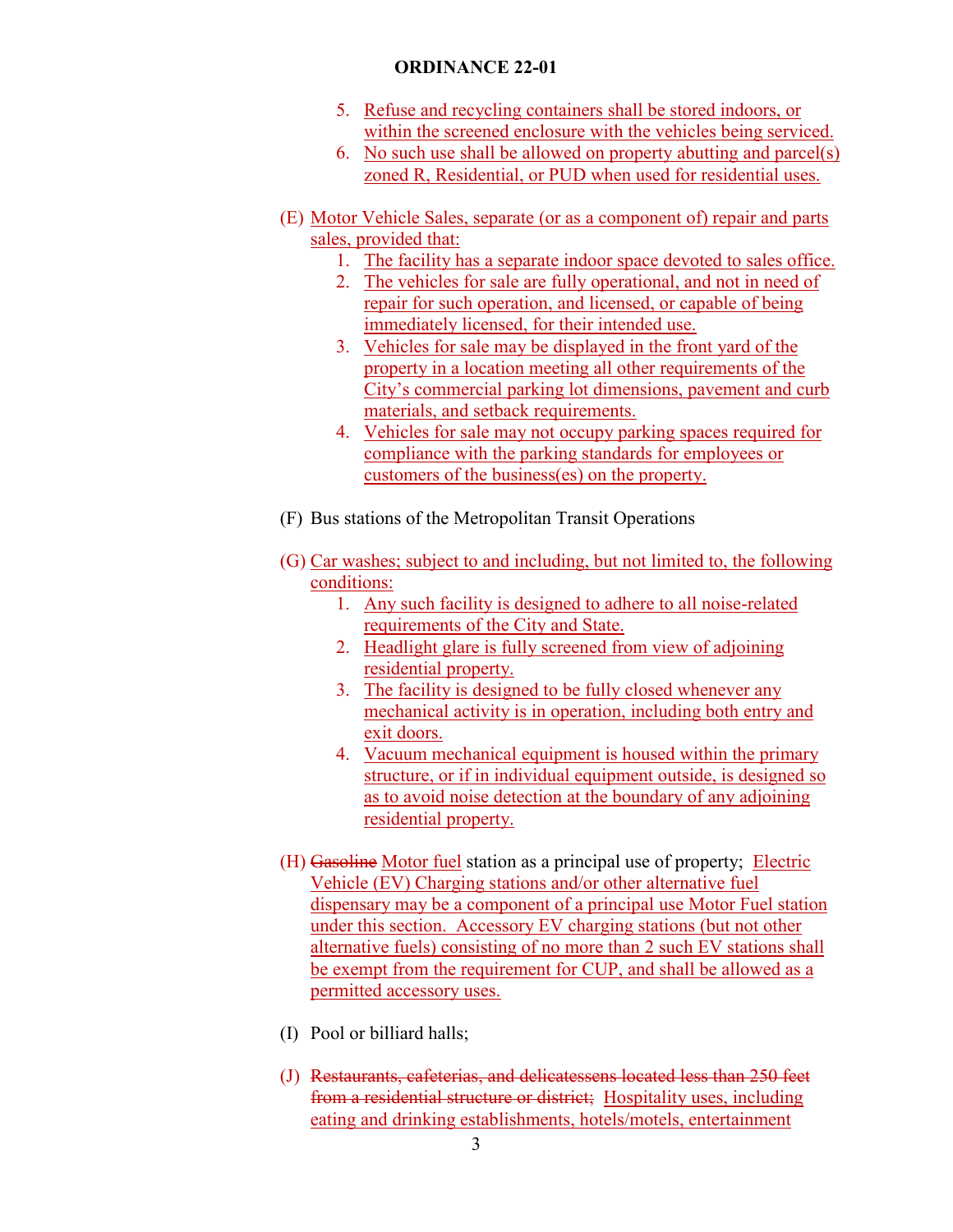venues, indoor commercial recreation, and similar uses, where any portion of the subject property is located less than 250 feet from property zoned R-1 or R-2.

- (K) Establishments having more than 3 amusement devices as defined in § 111.025;
- (L) Hardware and building material supply store with outdoor lumber yard, where the lumber yard is screened in a manner approved by the City Council, and the hardware and building material supply store building contains at least 30,000 square feet of space;
- (M)Laboratories for medical research and testing (except research and testing which uses animals) that provide services to health care providers;
- (N) Pawnbroker businesses which comply with the requirements of §§ 111.285 through 111.302;
- (O) Secondhand dealers that comply with the requirements of §§ 111.250 through 111.273;
- (P) Adult day-care centers, licensed under M.S. Chapter 245A, as it may be amended from time to time, and Minn. Rules, sections 9555.9600 through 9555.9730.
- (Q) Brewery/Taprooms and Micro-distillery/cocktail rooms, subject to the requirements applicable to other Hospitality uses in this Section; and subject to findings that show the use will avoid conflicts between the industrial production and distribution activities and other commercial uses in the district through appropriate access, hours of operation, and other relevant factors. Any such use shall at all times be subject to maintenance of the appropriate liquor licensing and size limitations under state and local requirements.
- (R) Trade services and retail sales, rental, or repair facilities, such as plumbers, electricians, auto parts, home improvement, hardware, crafts, arts, and similar facilities, in which more than 10% (up to a maximum of 70%) of the floor area is devoted to repair, fabrication, storage, or other accessory activity.

#### § 152.123 ACCESSORY USES.

Subject to the provisions of §§ 152.175 through 152.186, the following accessory uses are permitted in the C District:

(A) Incidental repair, limited processing or storage necessary to conduct a permitted principal use if conducted within the principal structure,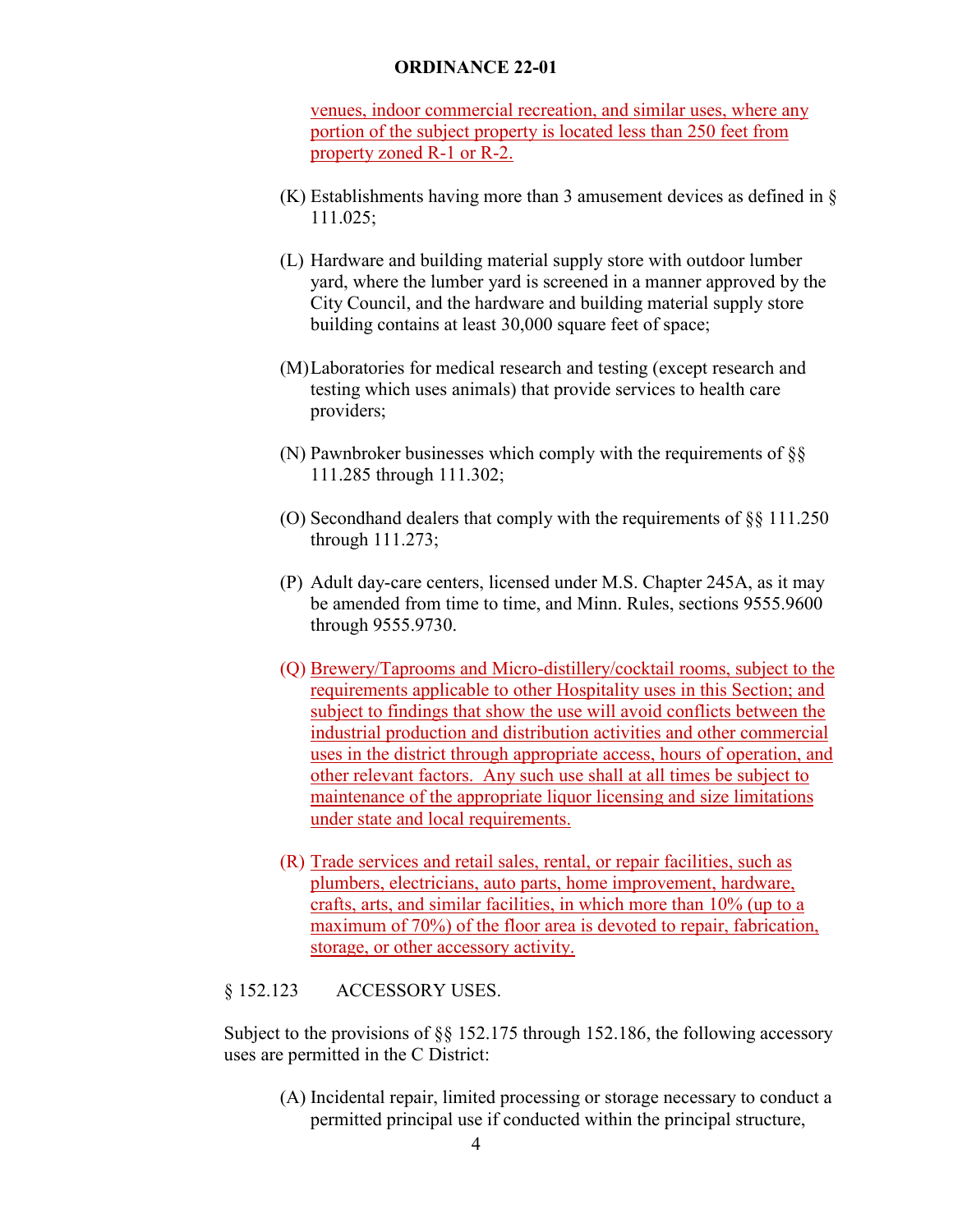where such uses constitute no more than a total of 49% of the floor area of the structure, and for repair and/or processing, no more than 10% of the floor area of the structure.

- (B) Private garages, off-street loading and unloading docks and facilities, parking lots, and related facilities for service and customer use directly related to the principal use.
- (C) Temporary mobile structures for construction purposes only.
- (D) Accessory buildings not exceeding 1 story in height, and which are constructed to be consistent with the architecture and exterior building materials of the principal building.

### § 152.124 DIMENSIONAL REGULATIONS.

(A) *Height*. No structure may exceed 35 feet in height or contain more than 3 stories.

(B) *Lot area and width*. The minimum lot area is 15,000 square feet, and the minimum lot width is 100 feet, except as allowed in §152.227.

(C) Floor area ratio. The floor area ratio within the C District may not exceed 1.0.5 Zoning Code 73

(D) Front yards. The front yard must have a depth equal to the greater of 35 feet or a distance equal to the average of the front yard depths on the 2 adjacent lots.

(E) Side yards. Interior side yards must be at least 10 feet in width, except where a common wall meeting fire code requirements is provided between 2 buildings. Side yards adjoining a street must be at least 35 feet.

(F) Rear yards. The rear yard must have a depth of at least 20 feet, or at least 25 feet if there is an alley.

(G) Setbacks from residential districts. There must be a setback area of not less than 20 feet from any property in a residential district within which setback area parking, storage, and/or loading facilities are excluded.

(H) Shopping centers. The minimum yards set forth in this section will not apply to any lot line of a lot in a shopping center if the lot line adjoins either another lot within the shopping center or a driveway or parking area within the shopping center, and the City Council has approved a site plan for a building to be constructed on the lot with a different setback from the lot line. In those cases, the setback approved by the City Council shall apply so long as the building exists on the lot. For purposes of this division (H), a SHOPPING CENTER means any group of 4 or more retail